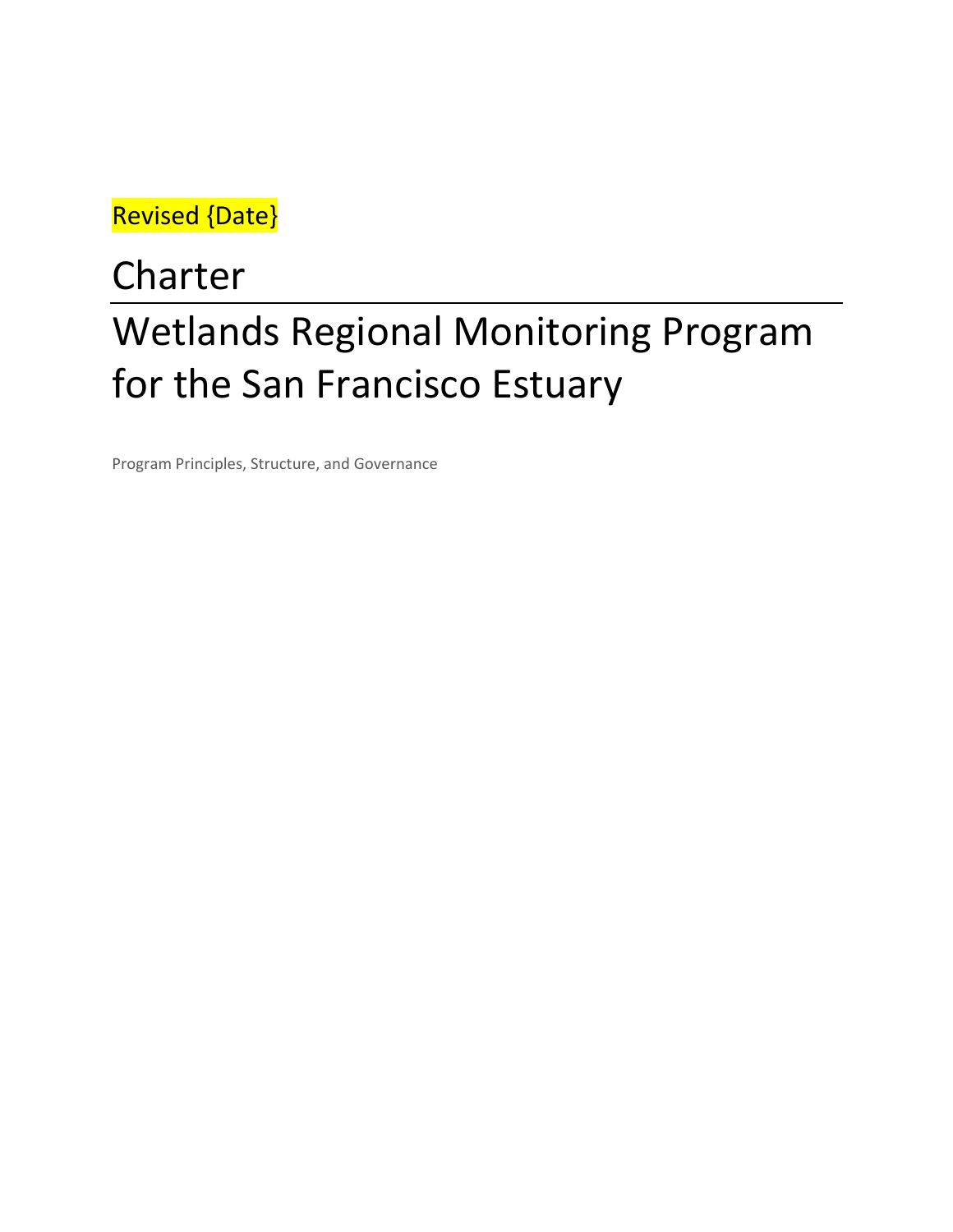### **Acknowledgements**

 This document was prepared by WRMP staff in consultation with a working group of WRMP Steering Committee members, and with valuable feedback provided by additional Steering Committee members. The WRMP Steering Committee approved the WRMP Charteris document on <mark>June 22, 2021</mark>, and revised it {DATE}.

# **Glossary of Terms**

 Community‐based Organization ‐ For the purposes of this program, we will use a definition provided by the University of Michigan<sup>1</sup>. "A Community-Bbased Organization is one that is driven by community residents in all aspects of its existence. By that we mean:

- **•** The majority of the governing body and staff consists of local residents,
- **•** The main operating offices are in the community,
- **•** Priority issue areas are identified and defined by residents,
- Solutions to address priority issues are developed with residents, and
- **Program design, implementation, and evaluation components have residents intimately** involved, in leadership positions."

 "WRMP" or "the Program" refers to the Wetlands Regional Monitoring Program for the San Francisco Estuary.

 "WRMP staff" or "Program staff" are staff of the implementing entity(ies) of the WRMP whose role is to administer all aspects of the WRMP.

"Implementing entity" is an organization or agency that staffs the WRMP (see Section 5).

 "Representatives" are individuals who represent an organization, agency or stakeholder group on a WRMP Committee or workgroup.

 "Regulatory agencies" are government agencies that issue permits or other regulatory approvals or authorizations for wetland restoration projects in the San Francisco Estuary.

 "Project implementers" are organizations, agencies and/or land owners that manage wetland restoration projects in the San Francisco Estuary.

 "Funders" are organizations or agencies that provide funding for wetland restoration projects in the San Francisco Estuary.

 "Community representatives" are individuals that represent community interests through work that informs or is informed by the WRMP, which may include representatives from community‐

<sup>&</sup>lt;sup>1</sup> What is a CBO - Definition found at: <https://sph.umich.edu/ncbon/about/whatis.html>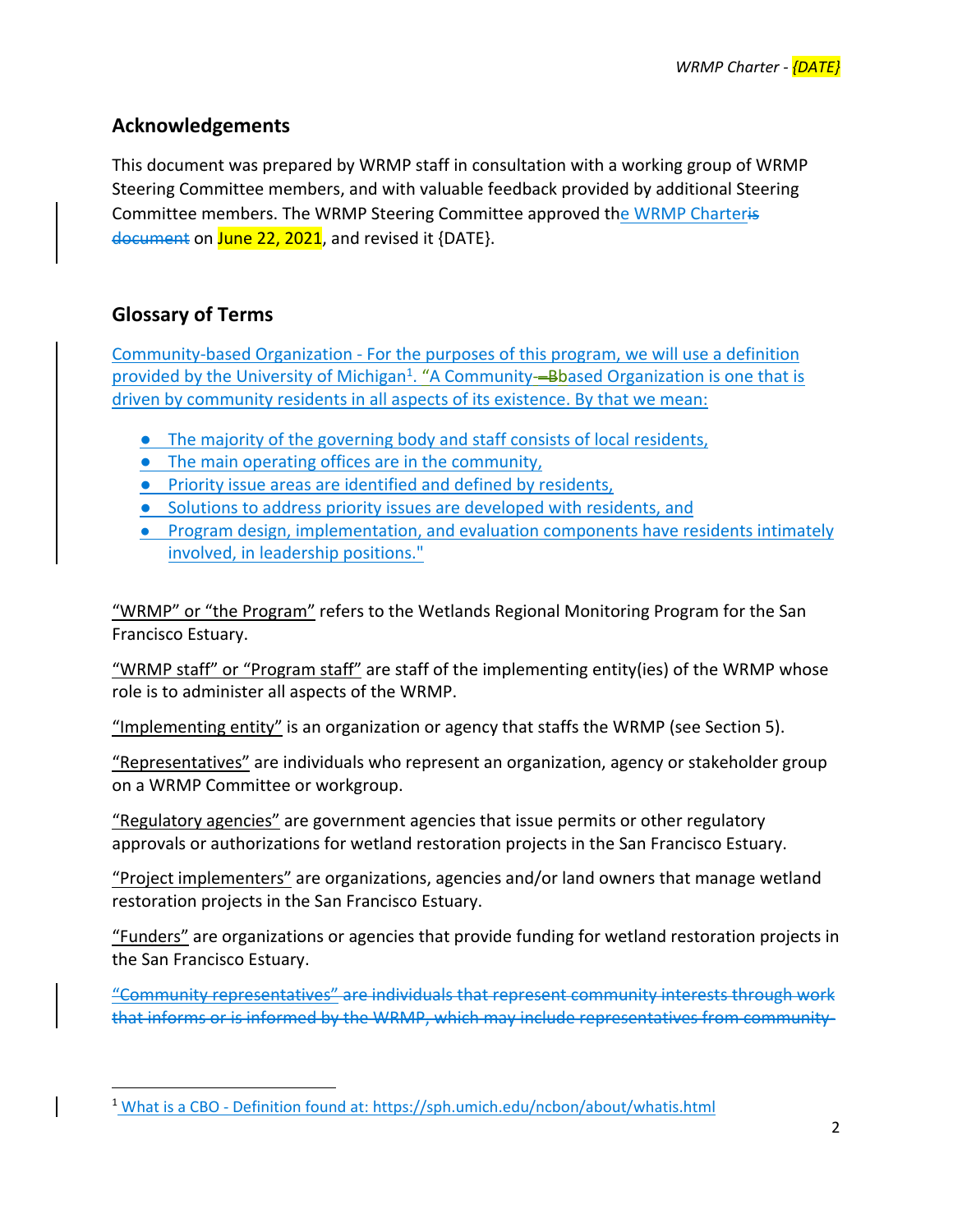based organizations; tribes, bands or other indigenous groups; or other groups with a similar focus on community improvement.

 "Environmental non‐governmental organizations" are private nonprofit entities that focus on environmental issues that align with WRMP goals.

 "Science institutions" are organizations or agencies whose primary focus is conducting scientific studies and monitoring.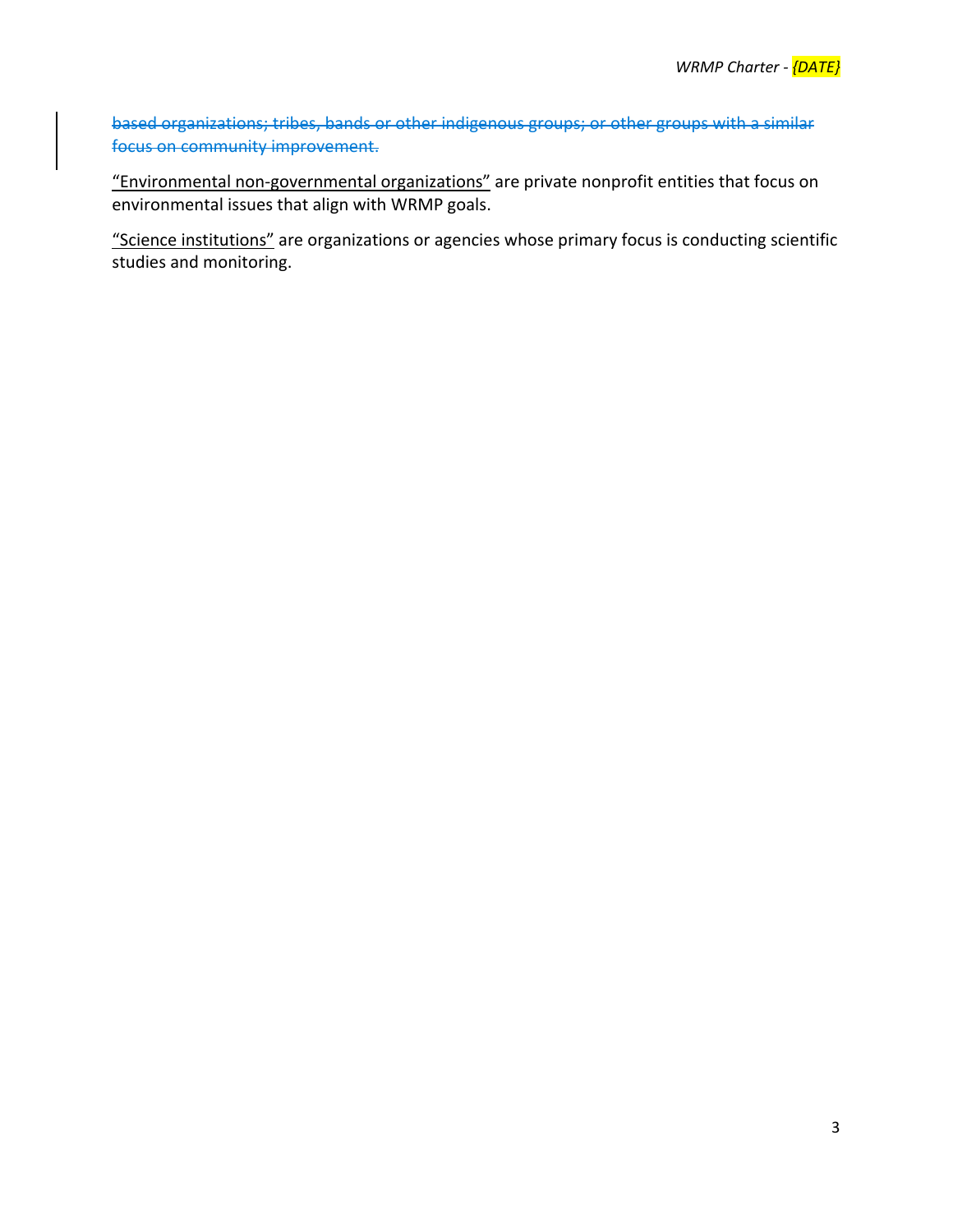# **Table of Contents**

| 1 | Introduction                                                                        |                                                                                       | 4              |
|---|-------------------------------------------------------------------------------------|---------------------------------------------------------------------------------------|----------------|
| 2 |                                                                                     | <b>Guiding Principles</b>                                                             | 4              |
| 3 |                                                                                     | Governance Structure                                                                  | 4              |
|   | 3.1                                                                                 | <b>Overall Program Structure</b>                                                      | 4              |
|   | 3.1.1                                                                               | Overview                                                                              | 4              |
|   | 3.1.2                                                                               | Duties and Responsibilities of Steering Committee                                     | 5              |
|   | 3.1.3                                                                               | Duties and Responsibilities of Technical Advisory Committee                           | 5              |
|   | 3.1.4                                                                               | Coordination between the Steering Committee and Technical Advisory Committee          | 5              |
|   | 3.2<br><b>Steering Committee</b>                                                    |                                                                                       | 5              |
|   | 3.2.1                                                                               | <b>Steering Committee Focus Areas</b>                                                 | 5              |
|   | 3.2.2                                                                               | Steering Committee Formation, Structure, Membership Criteria and Expectations         | 6              |
|   | 3.2.2.1                                                                             | <b>Steering Committee Formation</b>                                                   | 6              |
|   | 3.2.2.2                                                                             | Steering Committee Structure/Chair/Vice Chair                                         | $\overline{7}$ |
|   | 3.2.2.3                                                                             | Steering Committee Representative Criteria, Members and Alternates                    | 7              |
|   | 3.2.2.4                                                                             | <b>Steering Committee Member Expectations</b>                                         | 7              |
|   | 3.2.2.5                                                                             | Steering Committee Member Terms, Resignation, Removal and Replacement                 | $\overline{7}$ |
|   | 3.3                                                                                 | <b>Technical Advisory Committee</b>                                                   | 8              |
|   | 3.3.1                                                                               | <b>Technical Advisory Committee Focus Areas</b>                                       | 8              |
|   | 3.3.2<br>Technical Advisory Committee Formation, Structure, Membership Criteria and |                                                                                       |                |
|   | Expectations                                                                        |                                                                                       | 9              |
|   | 3.3.2.1                                                                             | <b>Technical Advisory Committee Formation</b>                                         | 9              |
|   | 3.3.2.2                                                                             | Technical Advisory Committee Structure/Chair/Vice-Chair                               | 10             |
|   | 3.3.2.3                                                                             | Technical Advisory Committee Representative Criteria, Members and Alternates          | 10             |
|   | 3.3.2.4                                                                             | <b>Technical Advisory Committee Expectations</b>                                      | 11             |
|   | 3.3.2.5                                                                             | Technical Advisory Committee Member Terms, Resignation, Removal and Replacement<br>11 |                |
|   | 3.4                                                                                 | Workgroups                                                                            | 12             |
| 4 | <b>Meetings and Procedures</b>                                                      |                                                                                       | 12             |
|   | <b>Meeting Ground Rules</b><br>4.1                                                  |                                                                                       | 12             |
|   | 4.2                                                                                 | <b>Decision-Making Procedures</b>                                                     | 13             |
|   | 4.3                                                                                 | <b>Meeting Schedule</b>                                                               | 13             |
|   | 4.3.1<br><b>Steering Committee Meetings</b>                                         |                                                                                       | 13             |
|   | <b>Technical Advisory Committee Meetings</b><br>4.3.2                               |                                                                                       | 14             |
|   | 4.4                                                                                 | <b>Meeting Materials and Recordkeeping</b>                                            | 14             |
| 5 |                                                                                     | <b>Implementing Entity</b>                                                            | 14             |
| 6 |                                                                                     | Finances                                                                              |                |
| 7 |                                                                                     | Collaboration and Leverage of Existing Resources                                      |                |
| 8 | <b>Charter Revisions</b>                                                            |                                                                                       | 15             |
|   |                                                                                     |                                                                                       | 4              |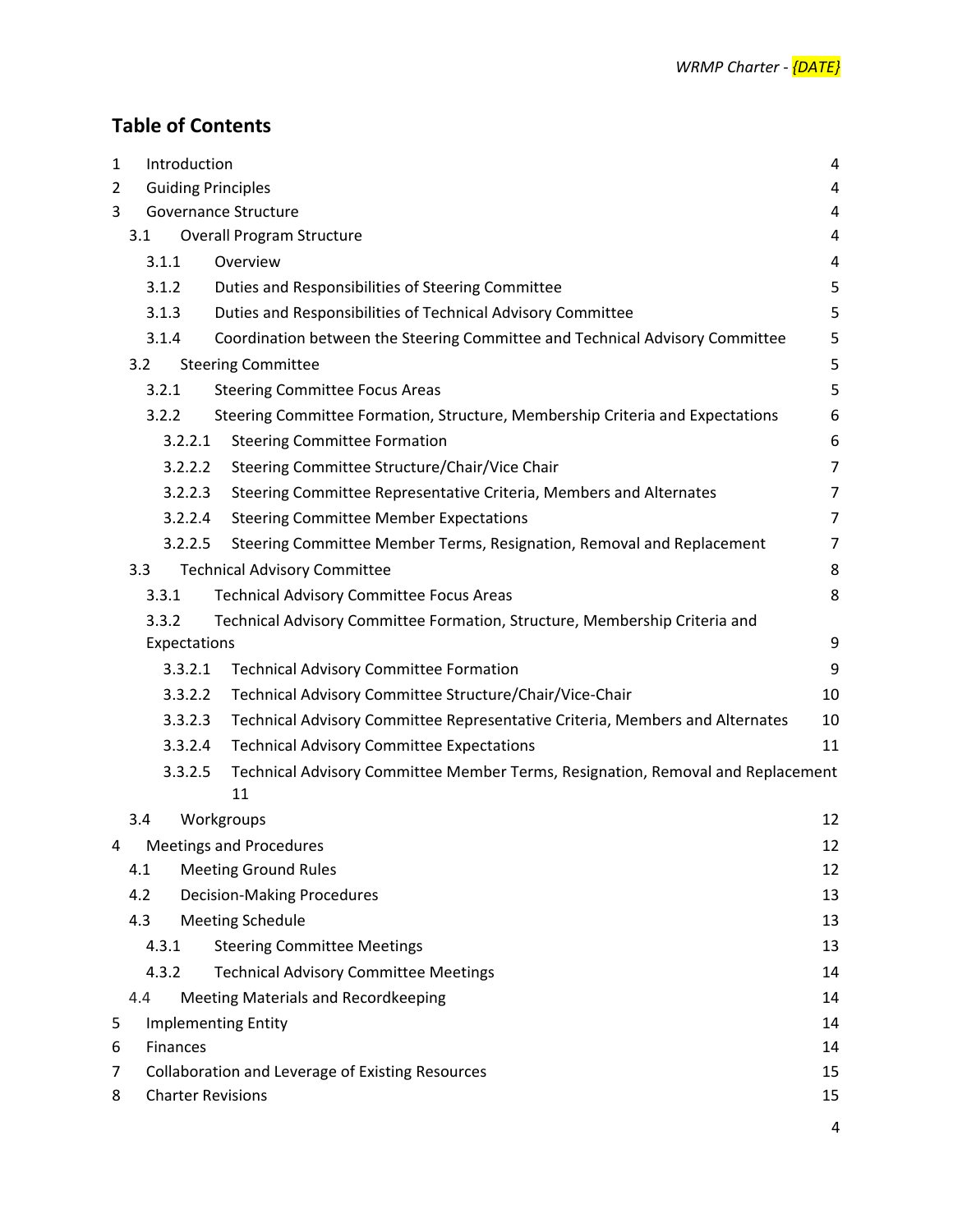# **1 INTRODUCTION**

 This Charter describes the purpose and function of the Wetland Regional Monitoring Program for the San Francisco Estuary (WRMP). The WRMP began a development process in 2017 and released the WRMP Plan in 2020.

 **Program Goal:** The WRMP will improve wetland restoration project success by putting in place regional‐scale monitoring to increase the impact, utility and application of permit‐driven monitoring to inform science-based decision-making. T<del>Once in place, t</del>he WRMP is awill be a robust, science‐driven, collaborative regional monitoring program that includes: (a) Monitoring site network, (b) Open data sharing platform, and (c) Comprehensive science framework.

# **2 GUIDING PRINCIPLES**

 In support of the Program goals listed above, the following guiding principles define the approach and expectations of WRMP participation, including representatives of the Steering Committee and Technical Advisory Committee as well as Program staff.

### **Guiding Principles**:

- ● Develop scientifically objective and technically sound information that supports the goals and objectives of the WRMP.
- Support the independence of science and monitoring activities.
- Engage the variety of wetland stakeholders, including community organizations, regulatory agencies and restoration practitioners through collaboration and Bay‐Delta regional coordination.
- ● Operate in a transparent manner that considers the breadth of scientific opinion and informed decision‐making.
- Support restoration projects in meeting their regulatory requirements through coordinated monitoring recommendations based on best available science.

# **3 GOVERNANCE STRUCTURE**

# **3.1 OVERALL PROGRAM STRUCTURE**

## **3.1.1 Overview**

The WRMP g<del>G</del>overnance sstructure is composed of a Steering Committee, Technical Advisory Committee and workgroups. Program staff implement the direction of these bodies. These Committees work in conjunction with each other through staff coordination to ensure scientific guidance informs programmatic decision‐making and vice versa. In all areas of the WRMP governance structure, Program representatives strive for interdisciplinary,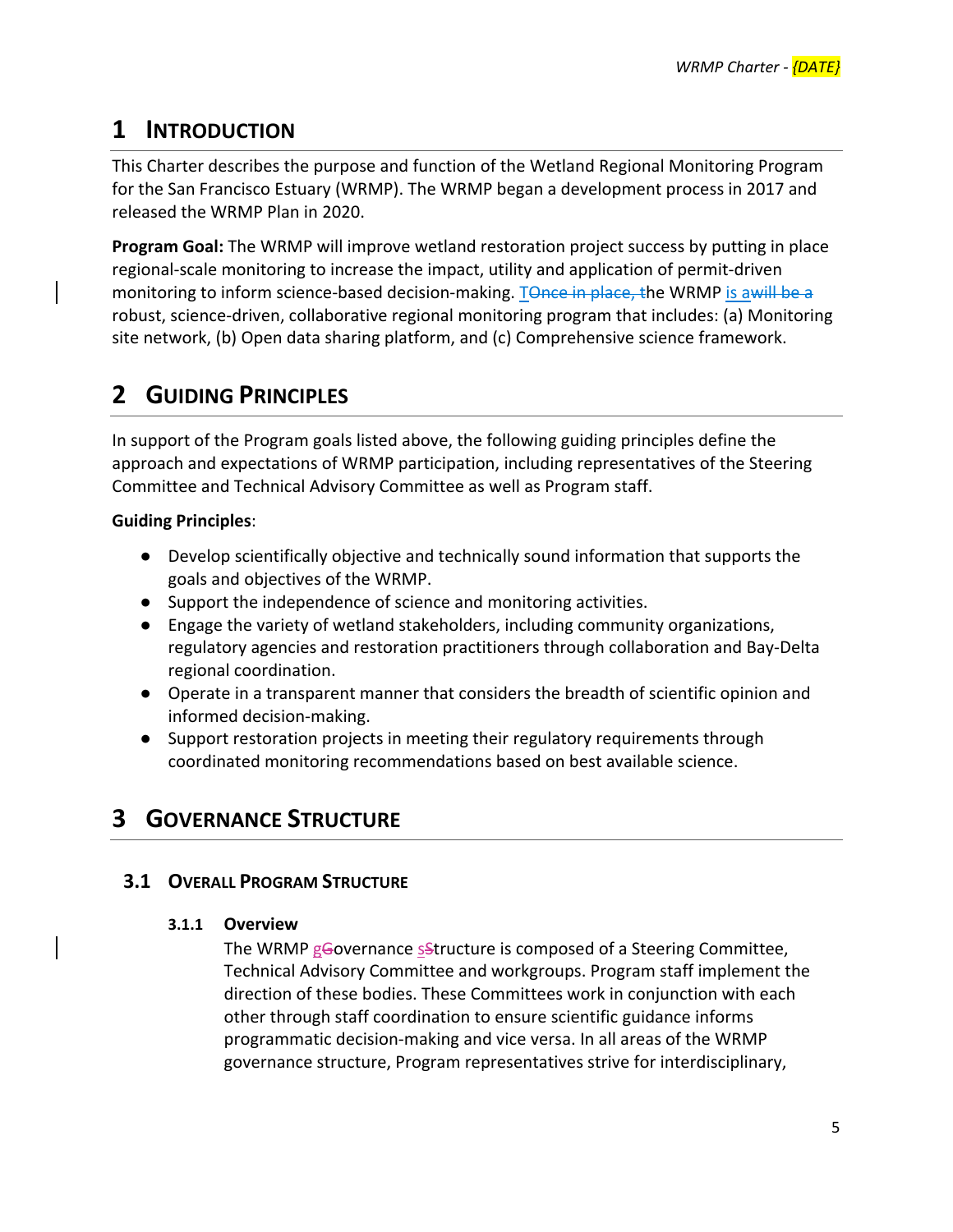inclusive engagement that welcomes a variety of perspectives and experiences and uses consensus‐based decision‐making approaches.

 This section describes the functions, roles, and membership of the various Committees and workgroups in the WRMP governance structure.

#### **3.1.2 Duties and Responsibilities of Steering Committee**

 The WRMP Steering Committee is a consensus‐based decision‐making body that guides the overall priorities of the Program. It is the ultimate decision‐making body for the WRMP. All recommendations and information from various groups in the WRMP governance structure ultimately flow to the Steering Committee to inform and support its decision‐making.

#### **3.1.3 Duties and Responsibilities of Technical Advisory Committee**

 The Technical Advisory Committee is an advisory body that provides technically sound guidance to the Steering Committee. The Technical Advisory Committee implements the Scientific Framework developed initially in the WRMP Plan, which is subject to update over time.

#### **3.1.4 Coordination between the Steering Committee and Technical Advisory Committee**

 The Steering Committee and Technical Advisory Committee work together to achieve the goals and guiding principles of the WRMP. While the focus areas of the two Committees are distinct, they do include some subject area overlap. For example, while the primary role of the Technical Advisory Committee is to advise on the scientific and technical focus areas of the WRMP, the Steering Committee ensures the science is aligned with the Management Questions. In addition, while community outreach and communication to diverse audiences is a primary focus of the Steering Committee, the Technical Advisory Committee will provide important guidance on translation of technical material to diverse audiences or on best practices related to community participatory research or other areas.

#### **3.2 STEERING COMMITTEE**

#### **3.2.1 Steering Committee Focus Areas**

The primary tasks of the Steering Committee include:

- Update and maintain the WRMP Guiding and Management Questions.
- Approve the Program Work Plan, which will include 3-5 Year Program Priorities. Program Priorities will cover several topic areas and will incorporate guidance from the Technical Advisory Committee, including: Guiding, Management and Monitoring questions, a list of approved priority special studies, implementation of the monitoring network, scope and priorities for workgroups.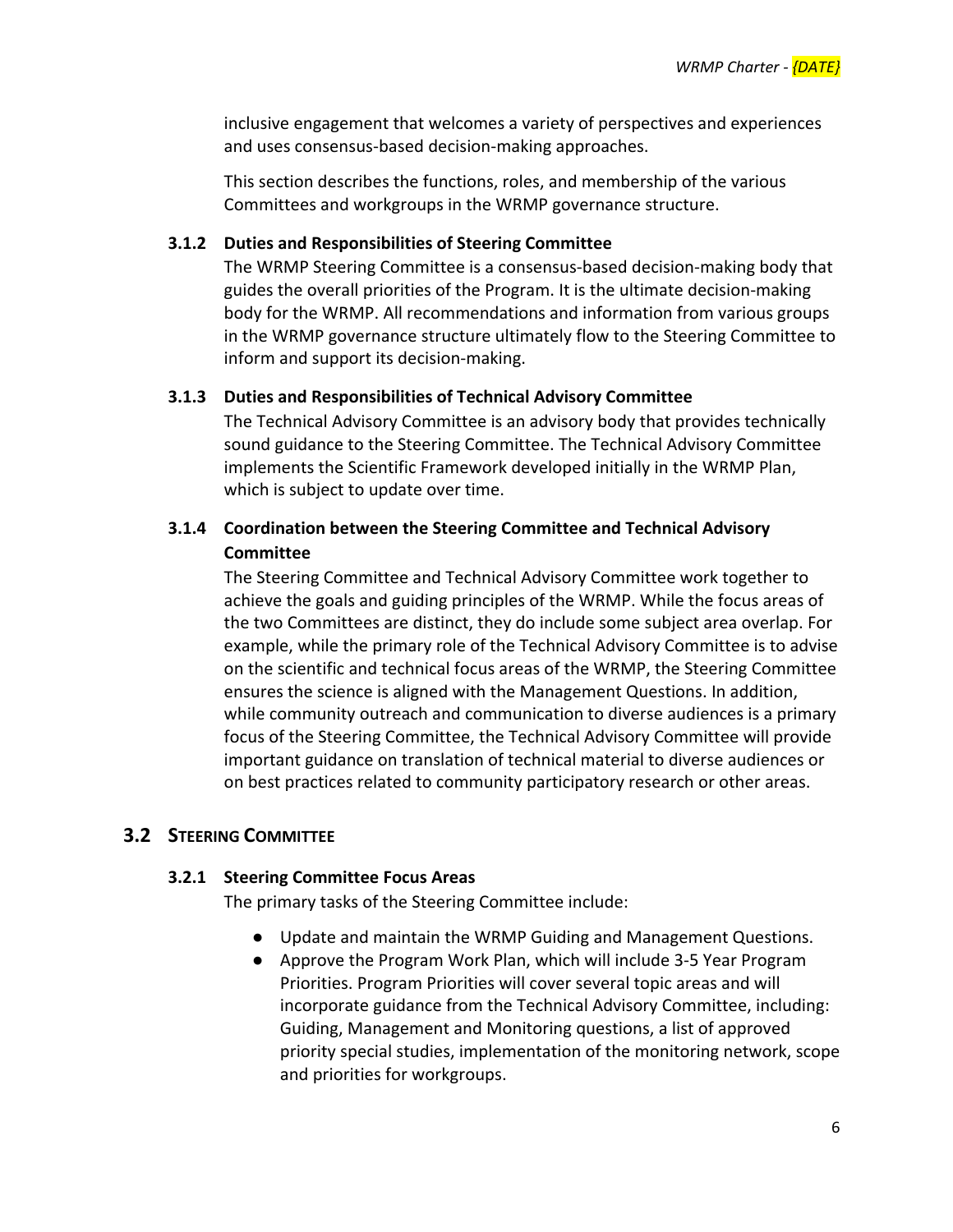- Approve the Program Budget, including allocating funding priorities and providing guidance on potential future funding opportunities.
- ● Communicate and engage a variety of audiences about the WRMP, including regulators, land managers, scientists, community leaders and the general public to inspire engagement on wetland restoration science in the San Francisco Estuary.
- Establish workgroups in conjunction with the Technical Advisory Committee, regarding any programmatic, strategic or scientific content of the WRMP.
- Track overall progress of the WRMP to ensure program success and sustainability.

#### **3.2.2 Steering Committee Formation, Structure, Membership Criteria and Expectations**

#### *3.2.2.1 Steering Committee Formation*

 In the initial program development phase, the Steering Committee was established to represent various stakeholder perspectives that were critical to the success of the  $p$ Program. Now, as part of the formal program structure, the Steering Committee will be composed of organizational members of **key<del>five</del> stakeholder groups: regulatory** agencies, project implementers<u>/land managers</u>, funders, communit<u>yies-</u> based organizations, Native American tribes, and environmental non- governmental organizations. Science institutions will primarily serve on the Technical Advisory Committee but may be eligible for seats on the Steering Committee as determined by the Steering Committee based on Program needs. <del>The list of eligible stakeholder groups will be revisited</del> with the next Charter revision. This includes the following organizational members or standing seats, listed in alphabetical order:

- CA Department of Fish and Wildlife (1)
- Community-based Organization Representative (2, each representing a different geographic region and/or interest) – Unfilled/Rotating
- Delta Stewardship Council (1)
- Ducks Unlimited (1)
- East Bay Regional Parks District (1)
- (2) One currently held by Save the Bay and one unfilled ● Environmental Non-governmental Organization Representative
- Mosquito Abatement District Representative (1) Currently Alameda County Mosquito Abatement District
- National Marine Fisheries Service (1)
- SF Bay Conservation and Development Commission (1)
- SF Bay Regional Water Quality Control Board (1)
- SF Bay Joint Venture (1)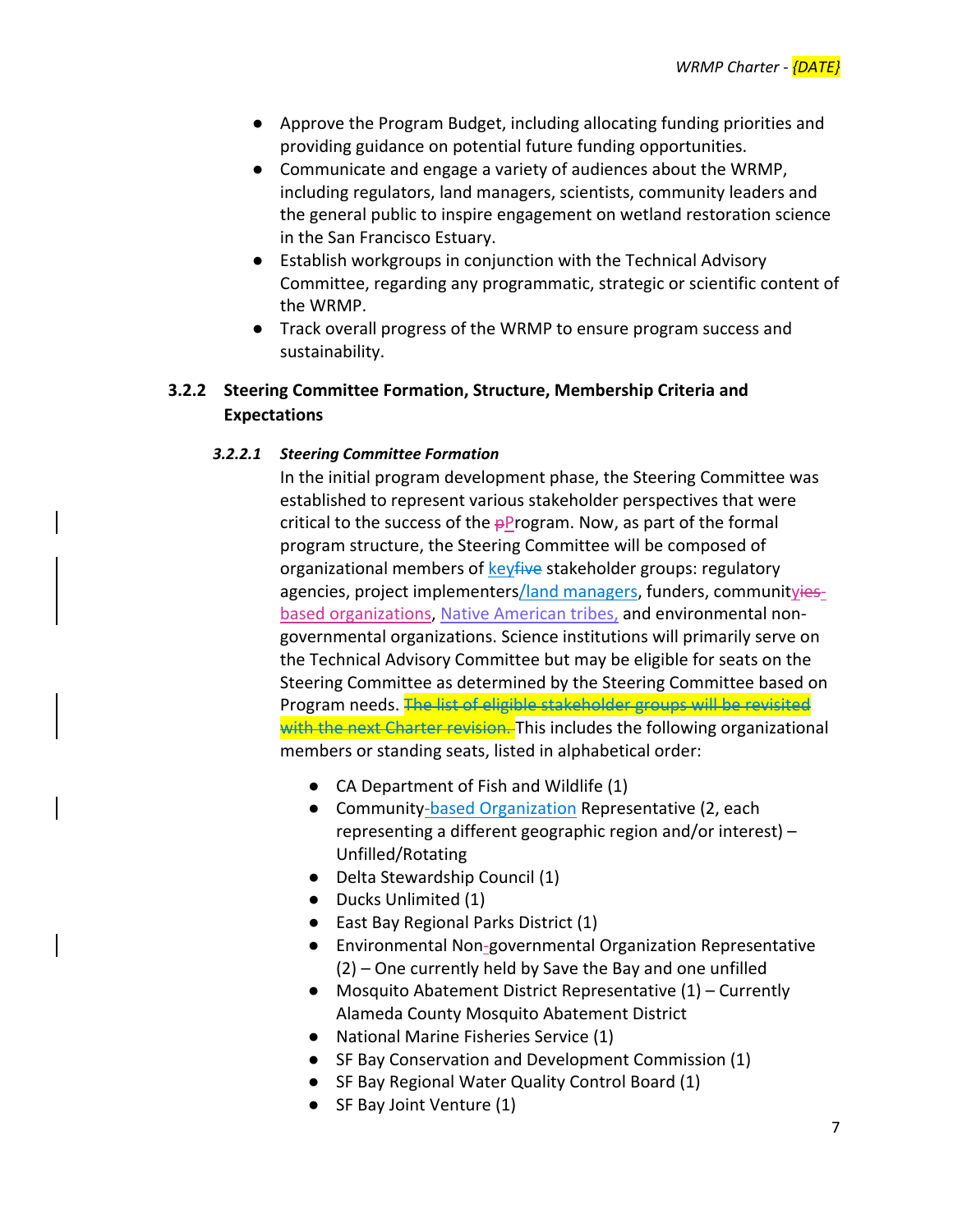- SF Bay National Estuarine Research Reserve (1)
- South Bay Salt Pond Restoration Project (1)
- **•** State Coastal Conservancy (1)
- Tribal Representative (2) currently held by Association of Ramaytush Ohlone and the Confederated Villages of Lisjan
- US Army Corps of Engineers (1)
- US Environmental Protection Agency (1)
- US Fish and Wildlife Service (1)
- US Geological Survey (1)

#### *3.2.2.2 Steering Committee Structure/Chair/Vice Chair*

 The Steering Committee will be governed by a Chair and Vice Chair that are selected/approved through consensus by the Steering Committee. <mark>If</mark> multiple candidates express interest, an election of the seat/s will be held. The term for the Chair and Vice Chair is a minimum of 2 years, with no maximum. Term limits will be revisited with the next Charter revision. Selection of these seats will be staggered to ensure continuity. As a Chair or Vice Chair rotates off, an invitation will be made for any Steering Committee member to express interest in replacing the seat and will be selected using WRMP decision‐making procedures (Section 4.2).

 Meeting agendas will be developed by WRMP staff in consultation with the Chair and Vice Chair of the Steering Committee. Steering Committee members may suggest agenda items to the Chair, Vice Chair, or WRMP staff. The Chair will facilitate each meeting. If the Chair is absent, the Vice Chair will facilitate the meeting. If both the Chair and Vice Chair are absent from a meeting-without notice, the representatives present will select a temporary Chair for the meeting.

#### *3.2.2.3 Steering Committee Representative Criteria, Members and Alternates*

 Each participating organization may have a member (primary representative) and alternate that they select in the manner of their own choosing. Members and alternates are expected to coordinate on meeting participation and upcoming items, and communicate WRMP outcomes with relevant staff and stakeholders.

#### *3.2.2.4 Steering Committee Member Expectations*

 Steering Committee members are expected to be engaged and active participants in the WRMP, including reading the agenda packet and being prepared to discuss and act on recommendations from the Technical Advisory Committee, and other issues related to the Steering Committee's primary tasks. Steering Committee members are expected to attend as many meetings as possible and follow the ground rules described in Section 4.1.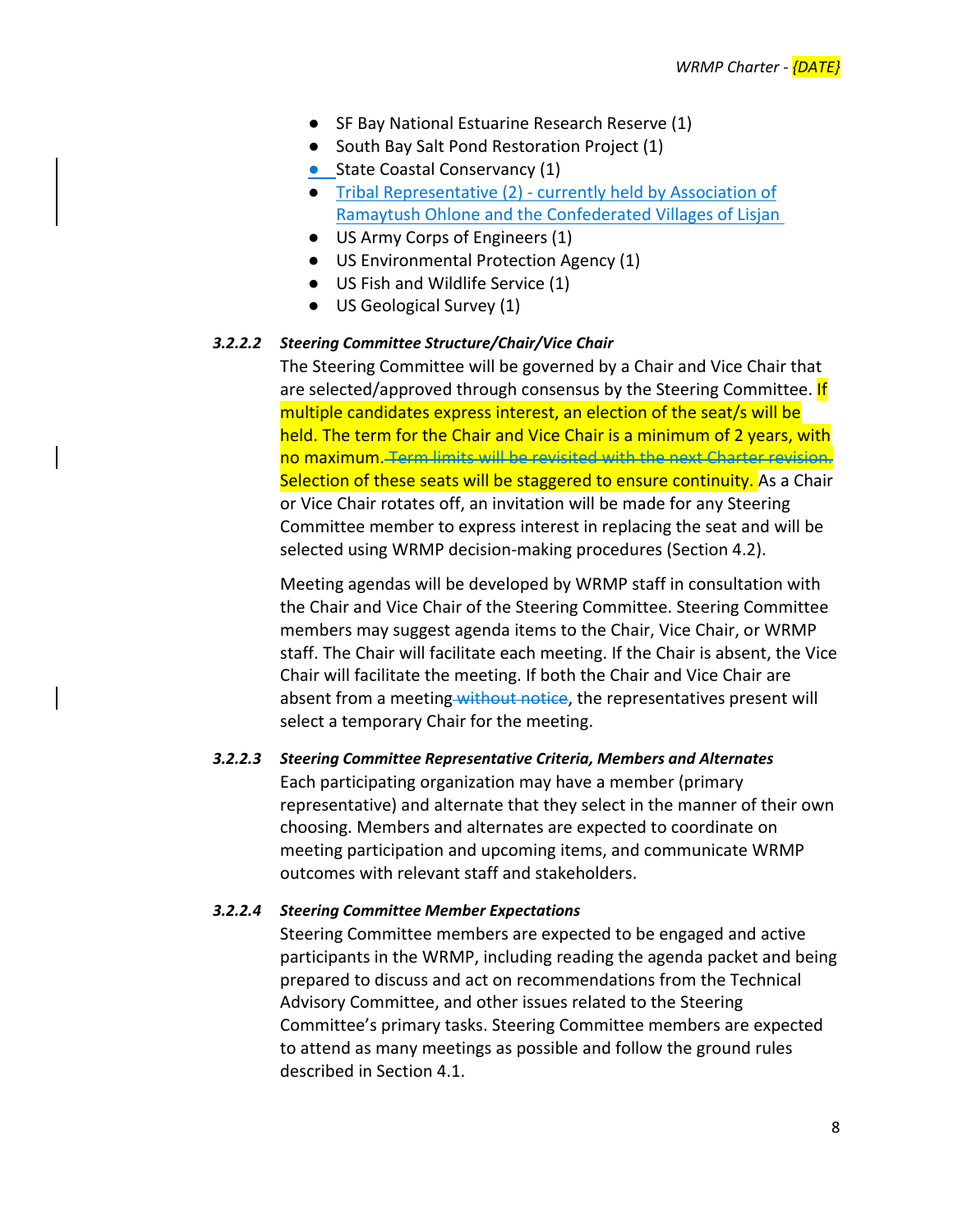*3.2.2.5 Steering Committee Member Terms, Resignation, Removal and Replacement* Steering Committee members will have no term limits but should be committed to serving a minimum of 2 years. If a member needs to resign before their term expires, they must submit a written or verbal explanation to the Chair or Vice Chair. The member's alternate may serve as their replacement, or the Chair or Vice Chair may request that the resigning member assist with finding a replacement.

> Alternates are encouraged but not required for each organization. If there is a change in alternate representation, the participating organization will notify the Steering Committee Chair, Vice Chair or WRMP staff of the change.

 The Steering Committee can add or remove seats over time based on a recognized need for broader representation, organizational interest and alignment with WRMP goals. Organizations wishing to add or remove their seat can reach out to the Chair, Vice Chair or WRMP staff.

 If a Steering Committee member is not meeting their commitments, the following steps will be taken:

- The Chair or Vice Chair will contact them to better understand the circumstances.
- ● The Steering Committee member in question (and agency/organization) will be allowed time, as determined by the Chair or Vice Chair in consultation with the agency/organization, to resolve their participation challenge and fulfill their commitments to the process.
- If after the determined period of time, the member in question does not resolve their participation challenges, the Chair will provide a removal recommendation to the Steering Committee for discussion.
- The Steering Committee will use its standard decision-making procedures (Section 4.2) to consider removal of the member and/or organization and to start member replacement steps.

### **3.3 TECHNICAL ADVISORY COMMITTEE**

#### **3.3.1 Technical Advisory Committee Focus Areas**

 The Technical Advisory Committee pursues several related, parallel and sequential focus areas to accomplish its role in implementing the WRMP Science Framework and advising the Steering Committee. The Technical Advisory Committee responsibilities and focus areas include: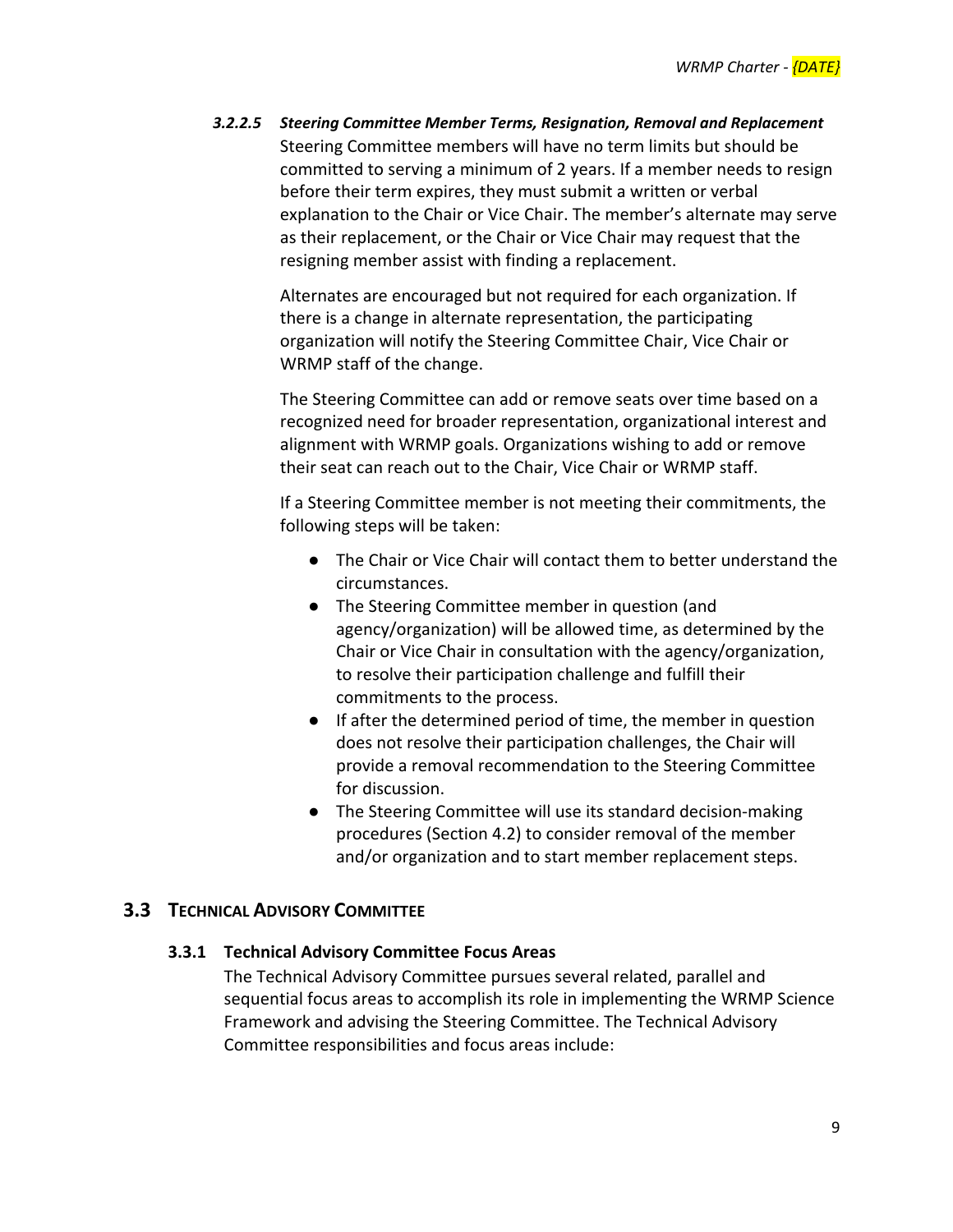- ● Recommend, review and suggest updates to the Monitoring Questions as understanding of the estuary processes increase, including WRMP indicators and metrics contained within the Master Matrix.
- Establish workgroups independently or in conjunction with the Steering Committee regarding any technological, scientific or engineering content of the WRMP.
- Advise on the development, adoption and maintenance of Standard Operating Procedures for the collection, quality control and quality assurance (QAQC), management, visualization, analysis, and interpretation of WRMP empirical monitoring data, routinely used modeling tools and model outputs.
- ● Develop, recommend and periodically revise a prioritized list of Special Studies to address information gaps relevant to the Management Questions.
- Develop and/or advise on Quality Assurance Program Plans (QAPPs) to meet requirements as determined by the US Environmental Protection Agency, State Water Resources Control Board, SF Bay Conservation and Development Commission, and other pertinent funders and regulatory or resource agencies.
- ● Recommend indicator and metric training and guidance for the different parties involved in data collection and analysis in order to ensure consistency.
- Recommend a process(es) for analyzing and interpreting WRMP data through a reporting framework that is peer reviewed and can be branded as a "WRMP product."
- Ensure the scientific, technological and engineering excellence of the WRMP content and findings, according to its Guiding Principles, using formal and informal peer review and related practices to the degree appropriate and possible.

### **3.3.2 Technical Advisory Committee Formation, Structure, Membership Criteria and Expectations**

#### *3.3.2.1 Technical Advisory Committee Formation*

 The Technical Advisory Committee established during Program development will continue to operate in its existing form unless and until relevant sections of this document are revised. New representatives will be approved by the Technical Advisory Committee Chair and Vice Chair, with consultation (if needed) from Program staff and the Steering Committee.

 It is anticipated that the expertise embodied by the Technical Advisory Committee will include, but will not necessarily be limited to, the following major fields of study: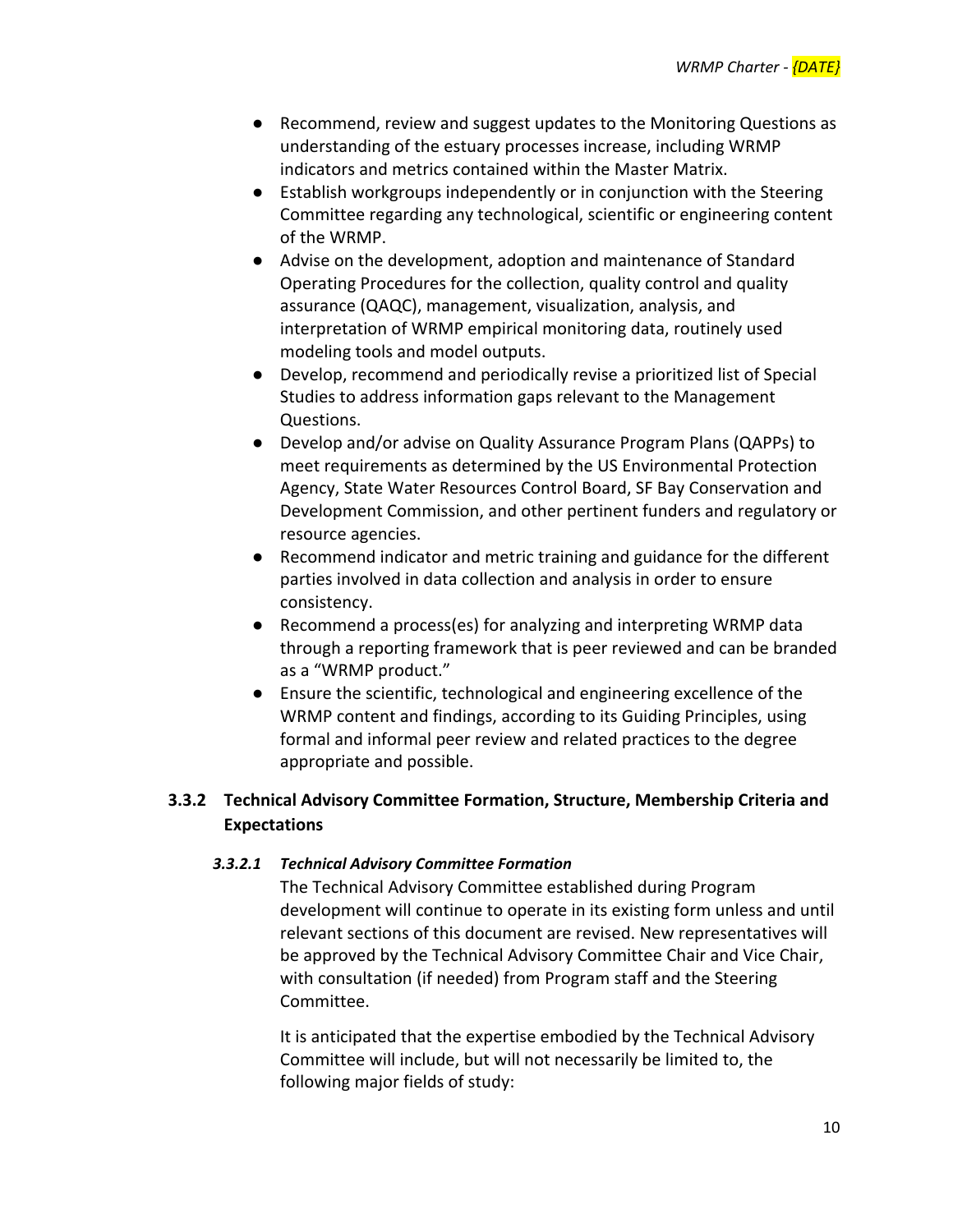- ● Estuarine science and modeling, especially intertidal hydrology, geomorphology, ecology;
- ● Watershed science and modeling, especially fluvial hydrology, geomorphology, ecology;
- ● Environmental chemistry, especially water quality and estuarine toxicology;
- Environmental social sciences, including ecosystem service evaluation, economics, social ecology, geography or political science;
- Community-based or community participatory science;
- Public health, especially environmental health and safety;
- Geospatial science, especially GIS and remote sensing;
- Baylands habitat restoration and nature-based climate change adaptation project design, management, and implementation;
- ● Environmental monitoring design, especially spatial and temporal integration; and
- ● Informatics, especially data management systems and data visualization.

#### *3.3.2.2 Technical Advisory Committee Structure/Chair/Vice‐Chair*

 The Technical Advisory Committee will be governed by a Chair and Vice Chair designated during Program development, who may continue to serve indefinitely until a process for future Chair and Vice Chair selection is determined. The term for the Chair and Vice Chair is a minimum of 2 years, with no maximum. If the current Chair or Vice Chair steps down, the Technical Advisory Committee will select a new Chair or Vice Chair using WRMP decision‐making procedures (Section 4.2).

 The Technical Advisory Committee Chair and Vice Chair will serve as liaison between the Technical Advisory Committee, Program staff and the Steering Committee. The Chair or Vice Chair shall participate in Steering Committee briefings and deliberations to champion Technical Advisory Committee recommendations but will not vote. The Chair or Vice Chair will present and explain Technical Advisory Committee and workgroup findings and recommendations to the Steering Committee, and will convey Steering Committee requests and responses to the Technical Advisory Committee.

 Technical Advisory Committee meeting agendas will be developed by WRMP staff in consultation with the Chair or Vice Chair. The Chair or Vice Chair will facilitate each Technical Advisory Committee meeting. If both the Chair and Vice Chair are absent from a meeting without notice, the representatives present will select a temporary Chair for the meeting.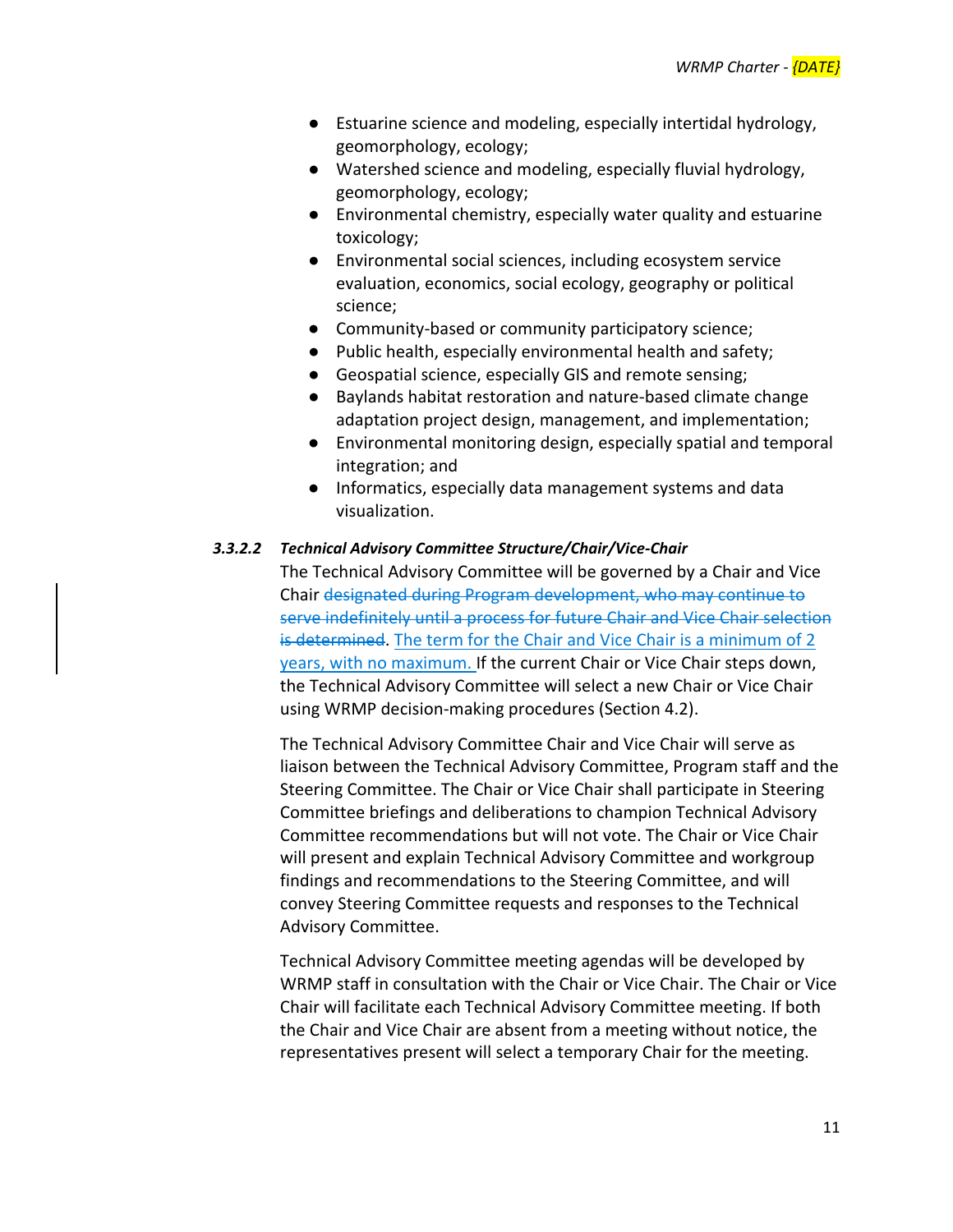#### *3.3.2.3 Technical Advisory Committee Representative Criteria, Members and Alternates*

 The following criteria will guide the selection of candidate Technical Advisory Committee members. The Technical Advisory Committee may recommend revision of these criteria at any time. The criteria for Technical Advisory Committee membership include the following:

- ● Will commit to the success of the WRMP and has no political or pecuniary conflicts of interest with Technical Advisory Committee deliberations or resulting findings and recommendations;
- Has the capacity in time and resources to meet the demands of active Technical Advisory Committee participation; and
- Is generally not a member of the Steering Committee although at the discretion of the Steering Committee and Technical Advisory Committee Chair and Vice Chair, individuals from small organizations with specific expertise may serve on both the Technical Advisory Committee and Steering Committee in rare circumstances.

 To ensure continuity and broad attendance of Technical Advisory Committee meetings by its members, Technical Advisory Committee members may use alternates on an as‐needed basis. Members and alternates are required to coordinate on meeting participation and share relevant information between meetings.

#### *3.3.2.4 Technical Advisory Committee Expectations*

 All Technical Advisory Committee members work in partnership with each other to fulfill the duties of the Technical Advisory Committee. Members will strive to attend and actively participate in as many Technical Advisory Committee meetings as possible. Members are expected to prepare for each Technical Advisory Committee meeting by reading the meeting materials and adequately preparing for Technical Advisory Committee discussions and decisions. Members are also expected to keep their respective organizations, including Steering Committee representatives, informed about Technical Advisory Committee activities, and to bring constituent views into the Technical Advisory Committee discussions in an informed and transparent manner.

#### *3.3.2.5 Technical Advisory Committee Member Terms, Resignation, Removal and Replacement*

 Technical Advisory Committee members will have no term limits, but should commit to serving a minimum of 2 years. If a member needs to resign before their term expires, they must submit a written or verbal explanation to the Chair or Vice Chair. The member's alternate may serve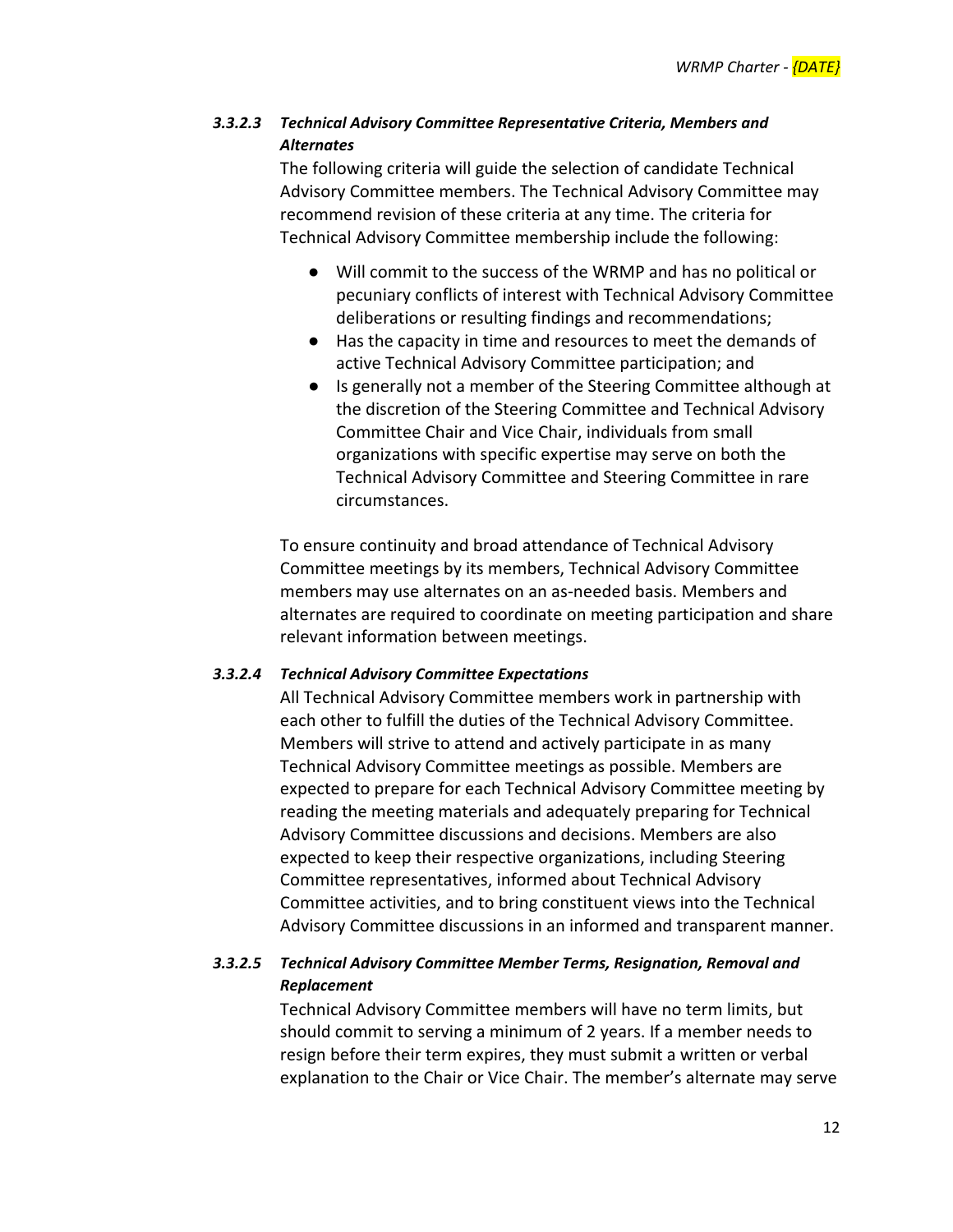as their replacement, or the Chair or Vice Chair may request that the resigning member assist with finding a replacement.

 Technical Advisory Committee members are expected to uphold Technical Advisory Committee expectations as described in Section 3.3.2.4. If a Technical Advisory Committee member is not meeting their commitments, the following steps will be taken:

- The Chair or Vice Chair will contact them to better understand the circumstances.
- The member (and agency/organization) will be allowed time, as determined by the Chair or Vice Chair in consultation with the agency/organization, to resolve their participation challenge and fulfill their commitments to the process.
- If after the determined period of time, the member in question does not resolve their participation challenges, the Chair and Vice Chair will make a removal determination.
- ● The Chair and Vice Chair will decide whether or not to replace a removed or resigned member.

### **3.4 WORKGROUPS**

 Workgroups are established to meet special technical needs of the Technical Advisory Committee and/or Steering Committee and can be disbanded when the needs have been fulfilled. Workgroups can be formal or informal. Formal workgroups are long‐ standing groups established with joint coordination and approval of the Steering Committee. Informal workgroups are established for a short time period to address specific science or management needs and are disbanded after completing their scope. Both the Technical Advisory Committee and Steering Committee can establish informal workgroups. Workgroups may include Technical Advisory Committee or Steering Committee representatives as well as other qualified, external experts. All Steering as members of the workgroup. Committee representatives may attend workgroup meetings, whether or not they serve

 Workgroups will decide on their own Chair(s) and operational rules. Workgroup meetings can be held either in‐person or via teleconferencing to ensure adequate attendance.

# **4 MEETINGS AND PROCEDURES**

# **4.1 MEETING GROUND RULES**

 All WRMP Committees and workgroups shall strive for a constructive, collaborative process, with active participation of all members and will conduct meetings according to the following ground rules: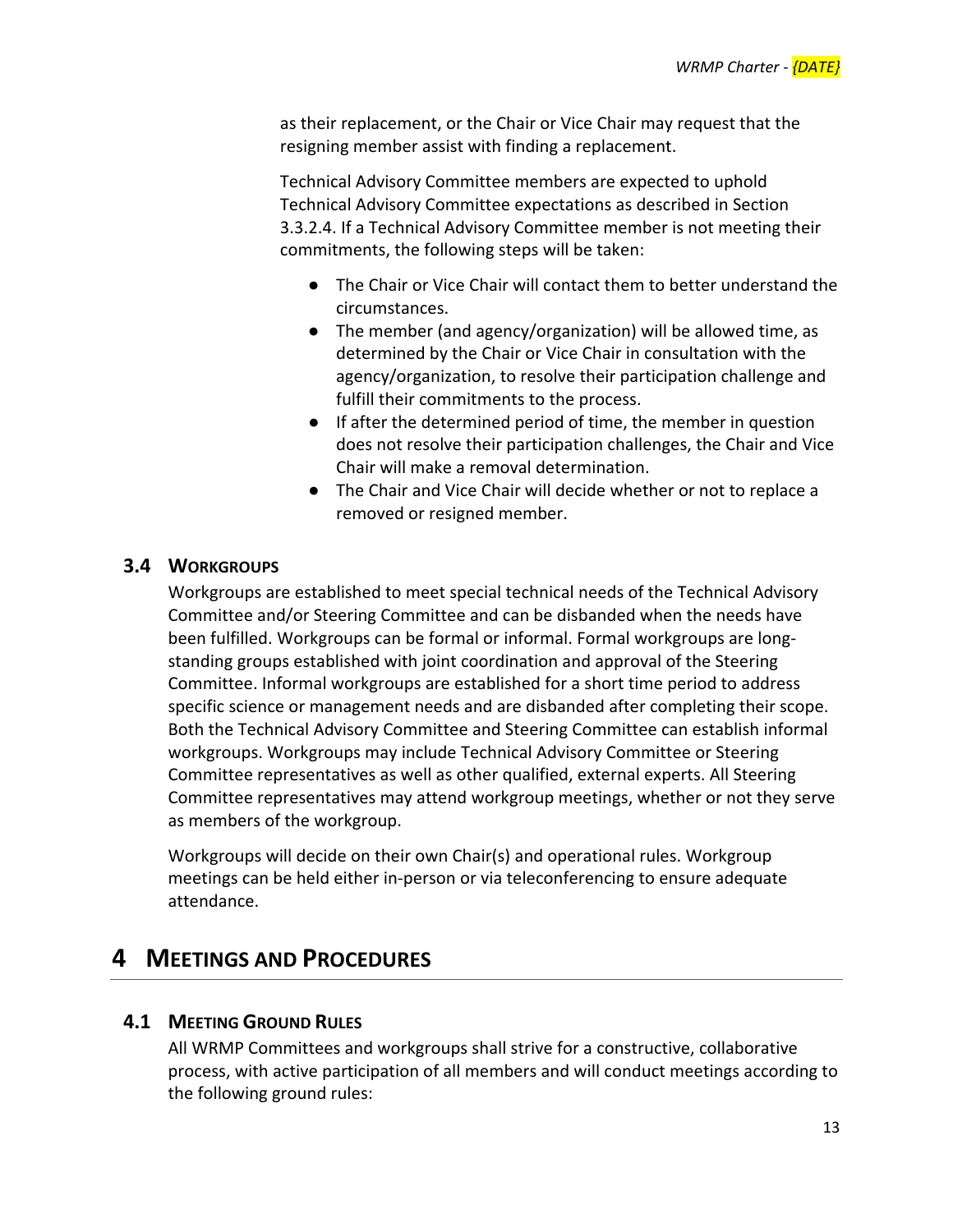- ● All representatives take responsibility for the overall conduct and outcome of each meeting
- Every perspective deserves to be heard
- Be honest and respectful
- Take sidebar conversations out of the room
- Do not repeat points
- ● Step up, step back (speak up to make your point, but make sure to not dominate the conversation)
- W.A.I.T (ask yourself "Why Am I Talking?" to carefully reflect on what, when and why you want to share) before speaking
- Have fun!

#### **4.2 DECISION‐MAKING PROCEDURES**

 The following decision‐making procedures apply to the Steering Committee, Technical Advisory Committee, and all WRMP workgroups. There are no meeting quorum requirements for decisions. <mark>Quorum requirements will be revisited and modifications</mark> considered with the next Charter revision. Decisions are made by representatives that are present at the meetings (members or their alternates). If a member and alternate from the same entity are present, they will share one vote. Proxies may be provided if neither a member nor their alternate can attend a meeting. Representatives shall designate their proxies in writing to their Committee or workgroup's Chair, Vice Chair, or WRMP staff prior to the meeting. The Committee or workgroup shall strive for a participatory process in discussing issues and arriving at a decision using a consensus‐ based approach. In consensus decision‐making, consensus does not always mean agreeing to a preferred option. It can mean accepting a proposal that a participant can "live with" for the good of the group.

 The consensus‐based approach used in this process will allow for two dissenters, or unanimity minus two. This means that all the participants support the decision except for (up to) two. If there are more than two dissenting opinions, consensus will be blocked and Program staff will be directed to collect input from representatives and revise the proposal for a future meeting. If consensus is reached with one or two dissenting opinions, those individuals may record their viewpoints for consideration in the meeting minutes.

 Consensus may be reached by taking a poll using "thumbs up" or "thumbs down" on a particular topic. If consensus is not reached, the concerns will be discussed and the proposal will be adapted accordingly.

 Consensus can also be achieved between meetings if needed. This should only be used in rare circumstances. A call for consensus will be made over email with a deadline. Otherwise, all consensus procedures will be applied.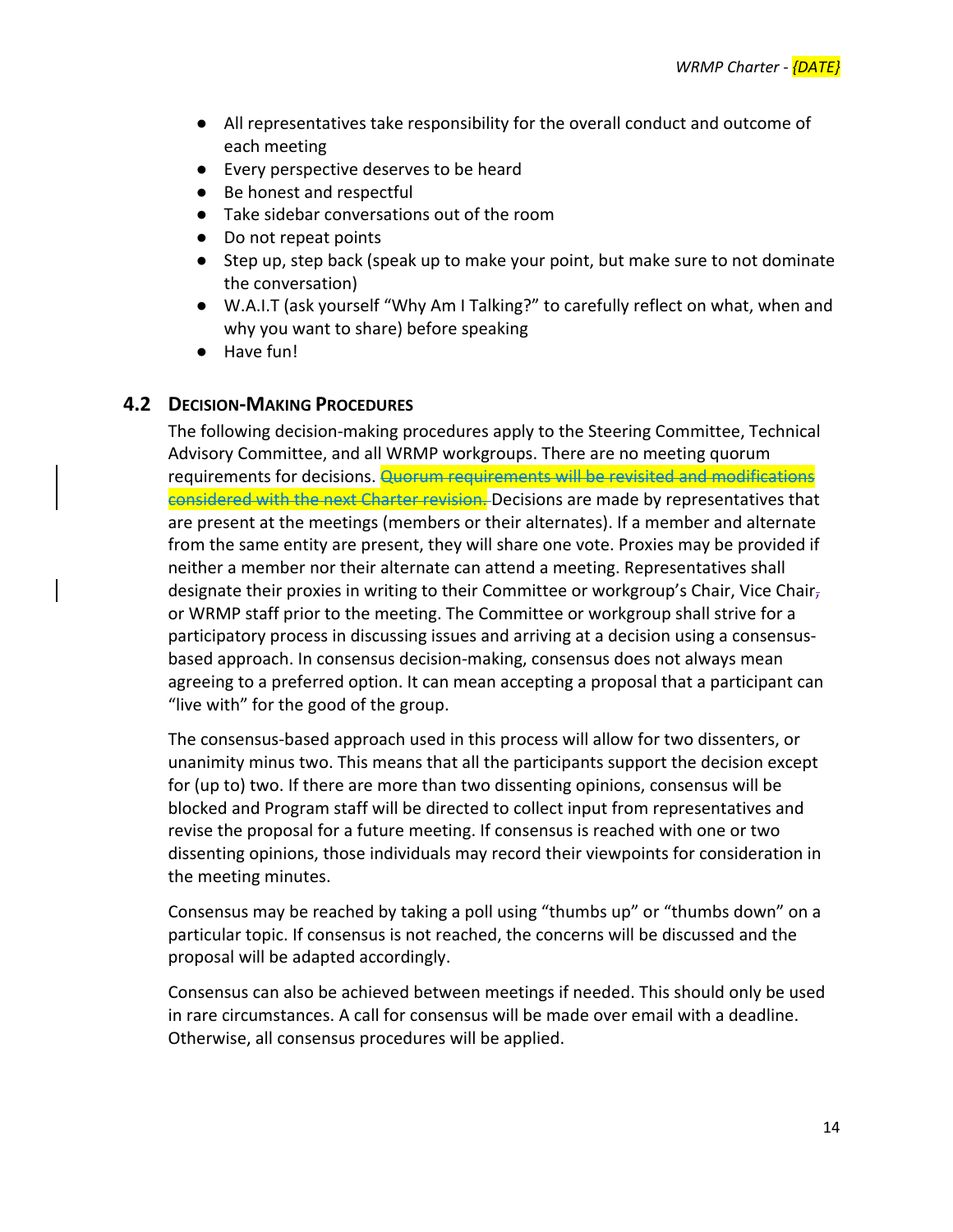## **4.3 MEETING SCHEDULE**

 A calendar of Steering Committee and Technical Advisory Committee meetings will be provided to the respective Committee representatives in the Fall of the prior year and will be posted on the WRMP website. Conference calls and web‐based conferencing may be used to enable representatives to attend meetings remotely.

#### **4.3.1 Steering Committee Meetings**

 Steering Committee meetings are held on a quarterly basis at minimum, with meeting frequency modified on an as‐needed basis to support Program requirements.

Meetings are open to the public. Notice is provided to the public through the WRMP website an Interested Parties mailing list. Members of the public and WRMP staff can attend meetings to share information, but do not participate in decision‐making. Decisions are made by Steering Committee members or alternates only.

#### **4.3.2 Technical Advisory Committee Meetings**

 Meetings are held approximately every six weeks to allow for two Technical Advisory Committee meetings in between each Steering Committee meeting. Meeting frequency can be modified from year to year on an as needed basis.

 While Technical Advisory Committee meetings are not public, additional interested parties may be invited or may request to attend meetings, subject to the Chair and Vice Chair's discretion. All Steering Committee representatives may attend Technical Advisory Committee meetings.

## **4.4 MEETING MATERIALS AND RECORDKEEPING**

 Program staff prepare meeting agendas for Steering Committee, Technical Advisory Committee and workgroup meetings in consultation with the respective Committee or workgroup Chair and/or Vice Chair. Steering Committee meeting materials will be emailed to representatives at minimum one week prior to the meeting. Technical Advisory Committee meeting materials will be emailed to representatives approximately one week prior to the meeting. Meeting materials will also be posted on the WRMP website.

 Program staff also take meeting notes, which will generally include a list of attendees, decisions or recommendations made and action items. Steering Committee and Technical Advisory Committee meeting summaries are made available to representatives within two weeks of the meeting. Steering Committee meeting summaries will be subject to corrections and Steering Committee approval at the following meeting.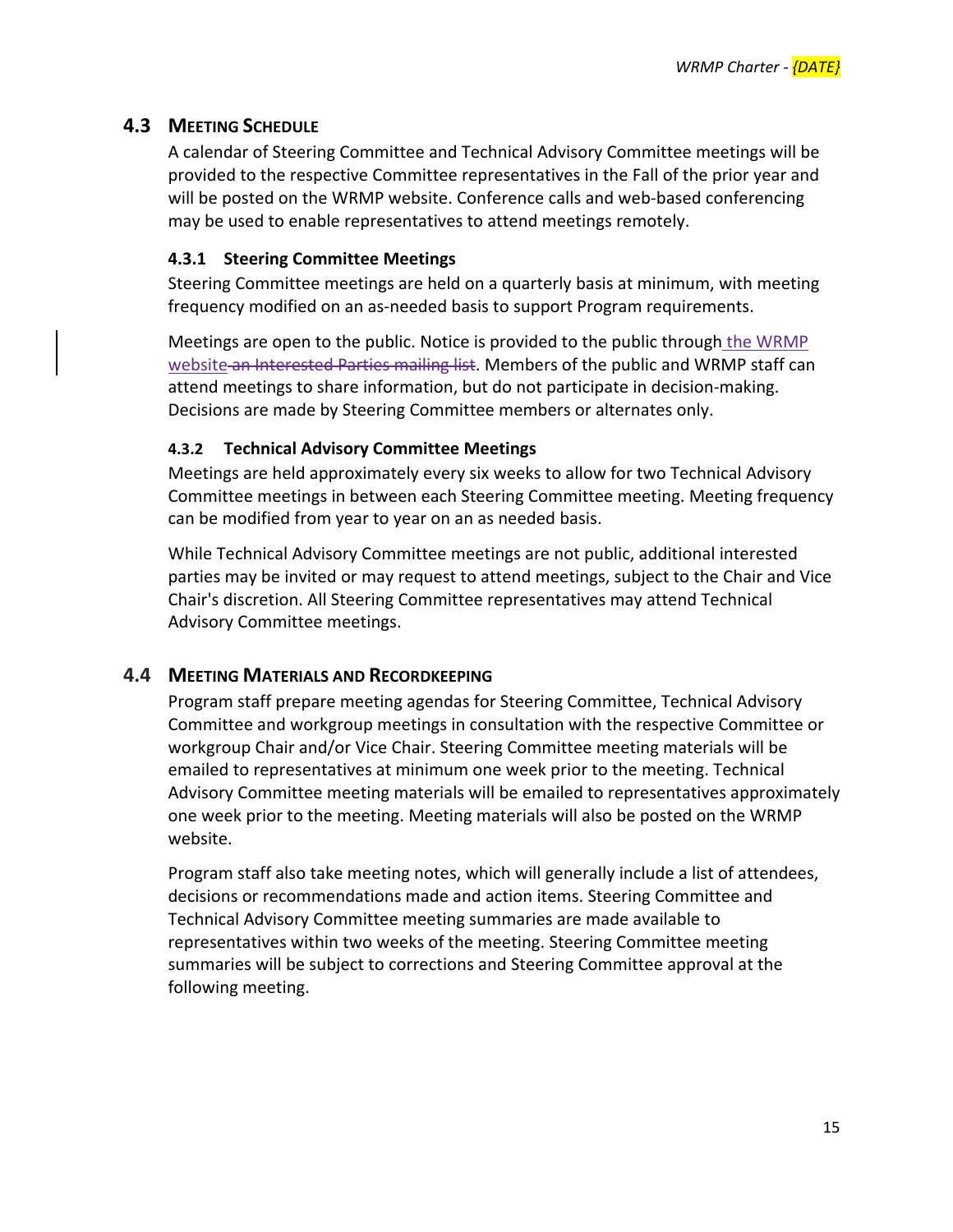# **5 IMPLEMENTING ENTITY**

 TGrant‐funded staff are currently in the process of determining the implementing entity(ies) in conjunction with the Steering Committee. This section will be updated within one year of the adoption of this document with further details, including the roles and responsibilities of the i<del>mplementing entity(ies). In the meantime, t</del>he implementing entit<u>ies</u>y of the WRMP <u>are</u>is the San Francisco Estuary Partnership and the San Francisco Estuary Institute. These two entities work in close coordination to implement the Program Charter and Work Program. Both organizations manage grants and other funding sources that support the program. as the primary grant recipient of the WRMP Phase II Development grant, as funded by the US Environmental Protection Agency, Region 9 Wetland Program Development grant, in close coordination with the SF Bay Regional Water Quality Control Board, SF Bay Joint Venture, Aquatic Science Center and SF Bay National Estuarine Research Reserve.

# **6 FINANCES**

 Core funding for the WRMP currently comes from grants. The WRMP Funding Strategy was finalized in December 2020 and provides a three‐year workplan and budget, as well as a strategy for attaining long‐term sustainable program funds. Currently, the program development process is <u>funded through entirel</u>y grant<u>s and donations</u>-funded. As the program establishes more stable, long‐term funding sources, the role of the Steering Committee to shape funding decisions may shift. This section will be updated within one year of adoption with further information about long-term funding sources as they are attained. The Funding Strategy lays out additional options to support sustainable funding for the program, including an optional monitoring fee. Additional funding sources and funding streams will be added where feasible for the Program.

 Steering Committee and Technical Advisory Committee members are expected to play an active role in advising on possible long‐term, sustainable funding sources for the WRMP but are not expected to individually acquire funding for the program. The WRMP Steering Committee and TAC will play an actively collaboraterole with staff in <del>, however, in</del> vetting and providing guiding<del>ance on</del> the development of new funding sources for the Pprogram<del>. Staff will work</del> closely with both Committees prior to adding new funding sources as feasible.

# **7 COLLABORATION AND LEVERAGE OF EXISTING RESOURCES**

 The WRMP is inherently a collaborative program. To the greatest extent possible, Program staff, Committee and workgroup members will seek to coordinate with existing forums, programs, and specialists to carry out WRMP priorities. This includes the Interagency Ecological Program, Bay Regional Monitoring Program, and the Delta Regional Monitoring Program, as well as those entities represented on the Steering Committee and Technical Advisory Committee. This also includes, to the greatest extent possible, utilizing existing workgroups, SOPs and models established and managed outside the WRMP and identifying coordinating